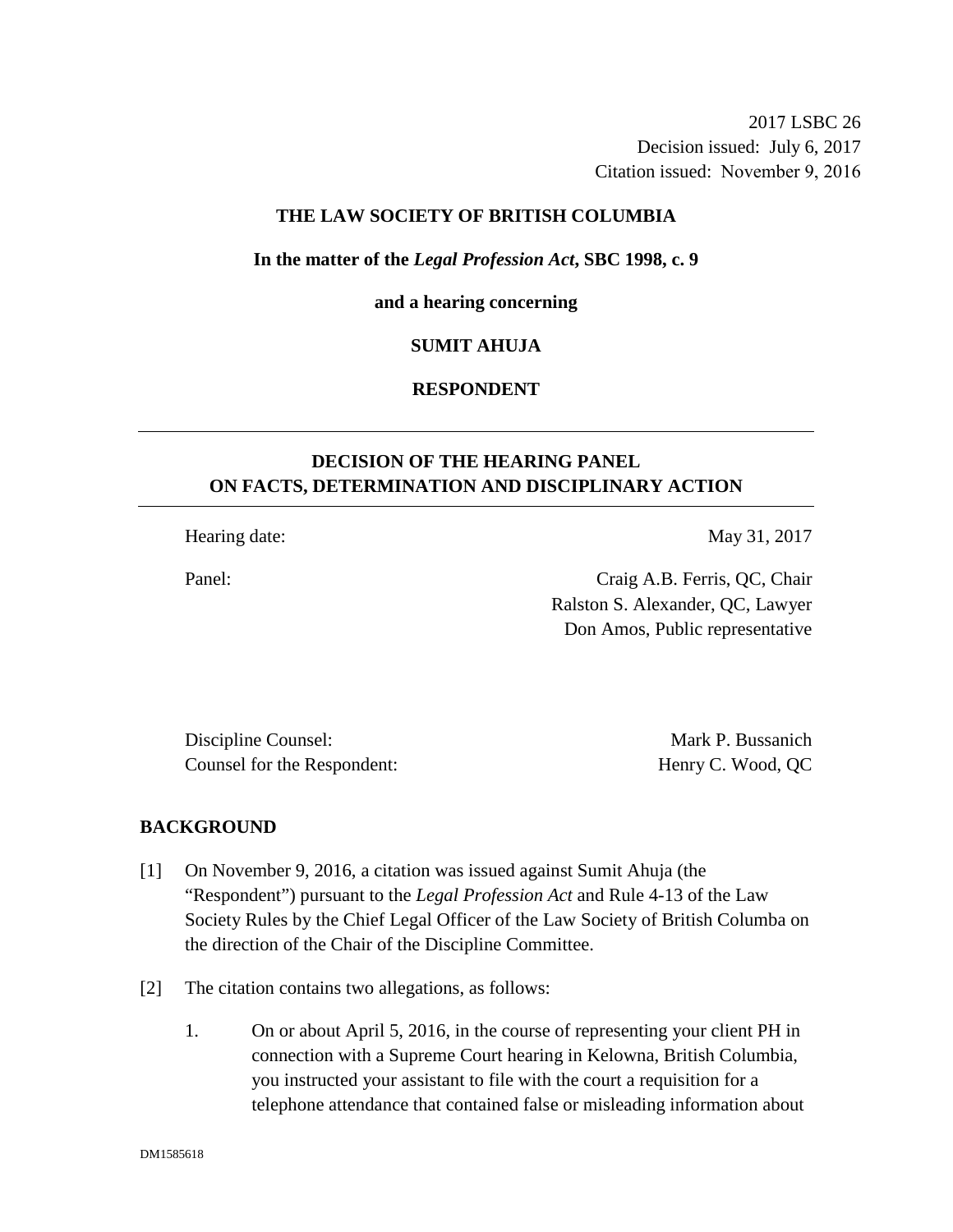the reason you were unable to attend the hearing on April 5, 2016 in person, contrary to one or more of Rules 2.1-2(c), 2.2-1 and 5.1-2(e) of the *Code of Professional Conduct for British Columbia*.

2. On or about April 5, 2016, in the course of representing your client PH in connection with a Supreme Court hearing in Kelowna, British Columbia, you made false or misleading representations to your client about the reason you were unable to attend the hearing on April 5, 2016 in person, contrary to one or both of Rules 2.2-1 and 3.2-2 of the *Code of Professional Conduct for British Columbia*.

This conduct constitutes professional misconduct pursuant to s. 38(4) of the *Legal Profession Act*.

[3] An Agreed Statement of Facts ("ASOF") was submitted to the Panel, in which the Respondent acknowledged the conduct described in the citation and agreed that the facts as acknowledged in the ASOF constituted professional misconduct. The Respondent acknowledged that the service of the citation upon him complied with Rule 4-15 of the Law Society Rules.

# **FACTS**

- [4] On the night before the Respondent was to travel to Kelowna to attend a contested hearing, he attended a firm event (Canucks Hockey Game). As a result, he was out later than planned and, in addition, consumed some alcohol. He slept through his alarm.
- [5] When he woke, realizing that he was not going to get to Kelowna in time, he embarked on a series of initiatives aimed at "damage control."
- [6] He spoke to his assistant and asked her to send a memo to the court in Kelowna advising that he had missed his plane because the flight had been overbooked. He provided a similar explanation in a call to his client in Kelowna.
- [7] He spoke to opposing counsel by telephone and advised that he had missed his flight. He did not advance the overbooking excuse to opposing counsel.
- [8] He was permitted to attend the hearing by telephone, and the matter was adjourned to later in the same week. Before the Respondent joined the proceedings by telephone, the Judge noted to opposing counsel that he had been advised that the Respondent had missed his flight due to overbooking. The explanation for the missed flight was not further canvassed when the Respondent joined the proceedings. The Respondent advised that he had missed his flight and apologized to the court.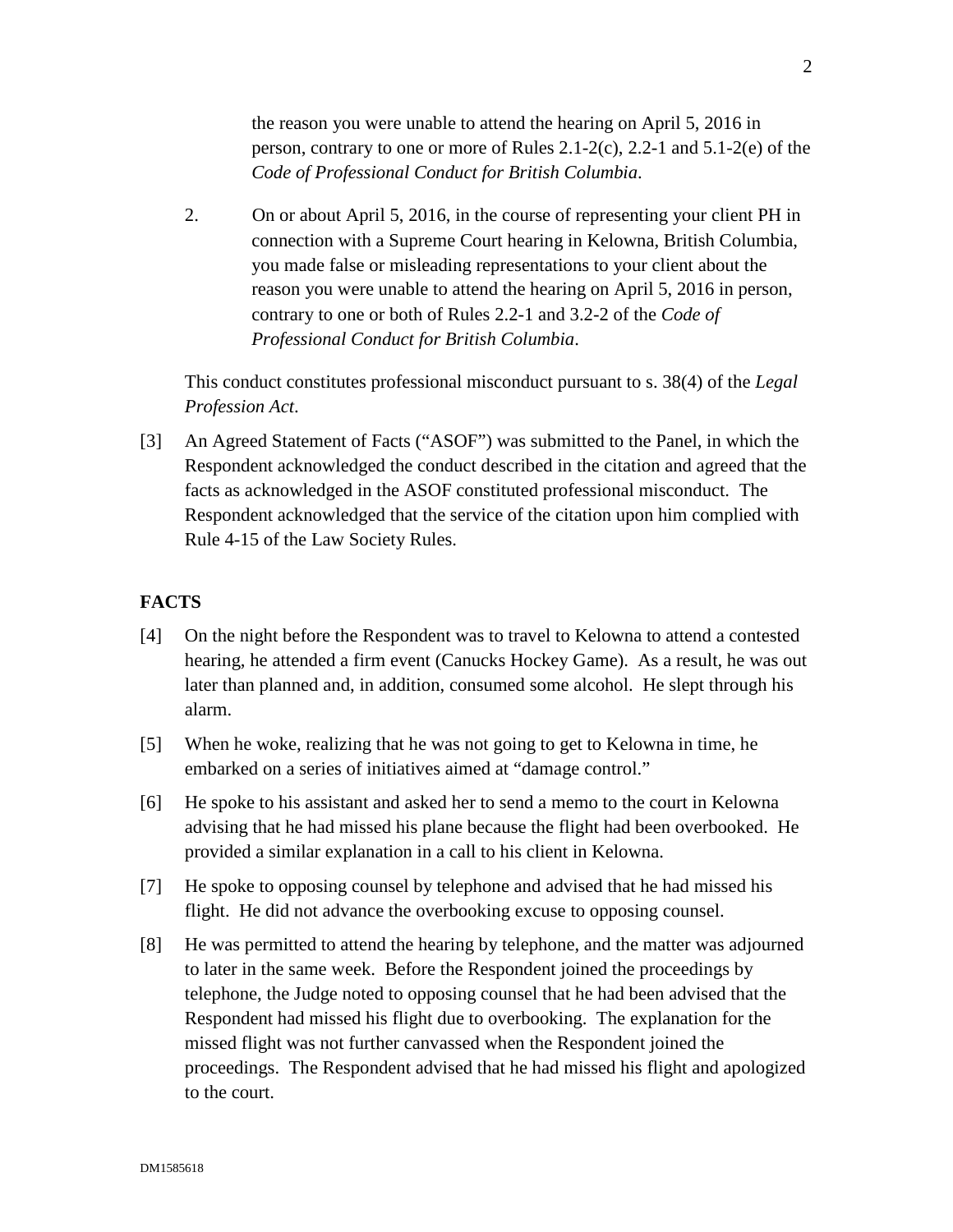- [9] The Respondent did not immediately go in to the office on this day. In several email messages to partners of the firm, the Respondent apologized profusely for missing the plane but did not correct the explanation offered. The Respondent attended the Vancouver office of the firm (his usual office was in Langley) and met the partner responsible for the client. He handed over the file.
- [10] It was not until the evening of the day following the missed plane that the Respondent admitted the truth of the circumstances to the partnership. We find that the Respondent feared that a promised transcript of the proceedings would expose his misleading comments. He could not remember what he had said in the telephone attendance in court.
- [11] At 9:07 pm on the second day following the event, the Respondent sent an e-mail to several of the partners, in which he confirmed that he had earlier provided wrong answers to direct questions on the issue of whether he had told the client that he had missed the plane due to it being overbooked. He confirmed that he did not remember what he had said in court and noted that the transcript would likely provide clarity on that matter.
- [12] In that email he noted "you asked me point blank, and I didn't tell you the entire truth."
- [13] The Respondent sent letters of apology to the court and to the client. He selfreported the events to the Law Society several weeks later. The explanation for the tardy self-report was the time taken to retain counsel and take advice.

#### **BURDEN OF PROOF**

[14] The burden of proof in these circumstances is moot, given the admission of professional misconduct in the ASOF. We adjourned the proceedings briefly to consider our position on facts and determination and returned to render a finding that the Respondent had committed professional misconduct.

#### **DISCIPLINARY ACTION**

- [15] With the consent of all parties, it was agreed that we would proceed immediately to the disciplinary action phase of the hearing, with a view to completing the entire matter in a single day.
- [16] The Respondent was sworn and testified. He provided his affirmation of the ASOF. He spoke with some emotion on the extent to which he regretted his actions and acknowledged that he was motivated by panic and an abiding apprehension that the missed airplane would have catastrophic consequences upon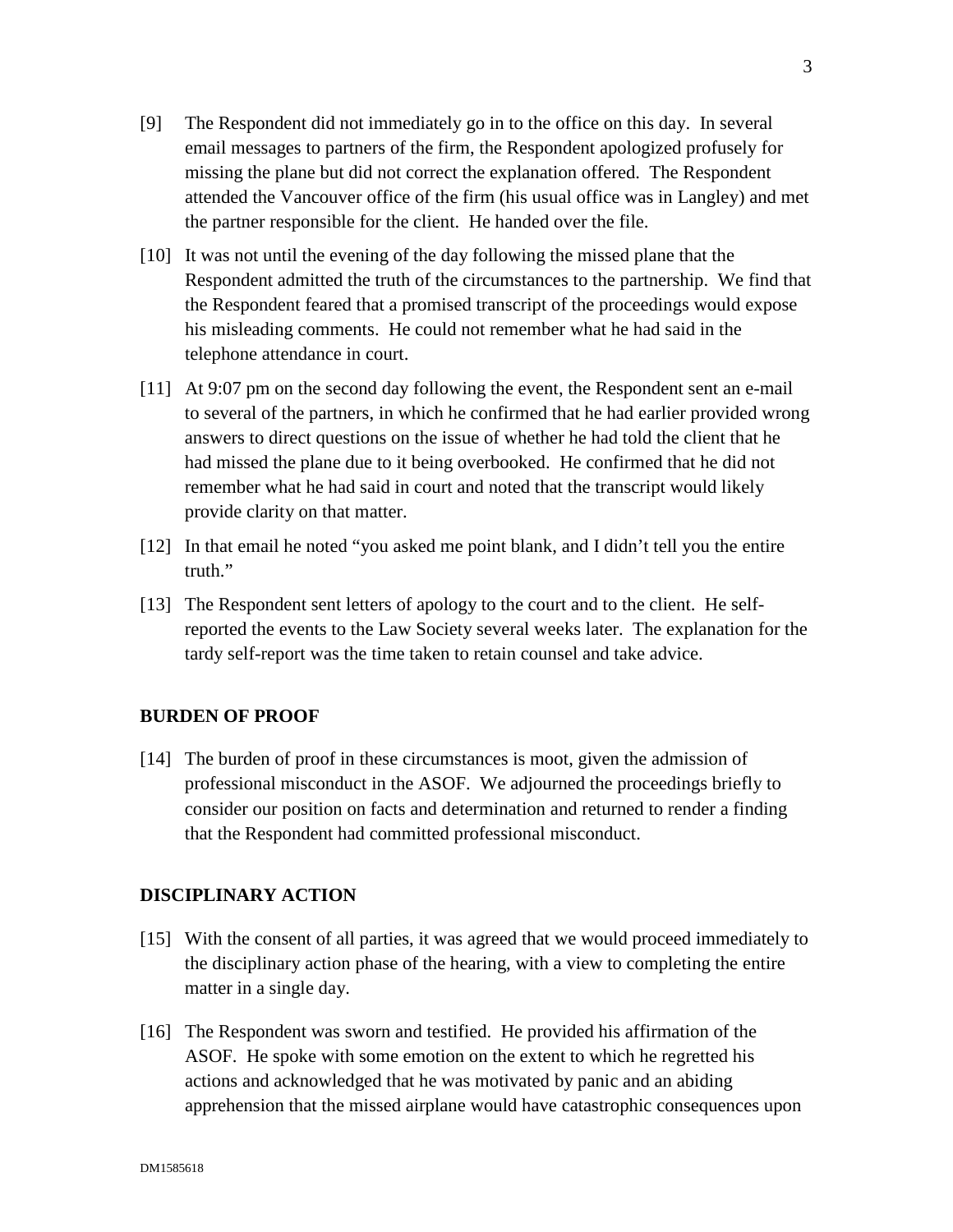his future with his firm. Ironically, the Respondent learned later that at a meeting on the eve of these events, his quest for admission to the partnership had received a favourable reception.

#### **POSITION OF THE PARTIES**

- [17] The Law Society urged a period of suspension of one month. Numerous authorities were referenced that suggested that, in circumstances where the court is misled, it is almost always the case that a suspension of some duration follows.
- [18] The Law Society referenced several of the *Ogilvie* factors (*Law Society of BC v. Ogilvie*, 1999 LSBC 17). In restricting the consideration to only some of the *Ogilvie* factors, the Law Society acknowledged recent thinking that a more selective application of relevant *Ogilvie* factors has found favour (See *Law Society of BC v. Lessing*, 2013 LSBC 29, and *Law Society of BC v. Dent*, 2016 LSBC 05).
- [19] The Law Society argued that the most significant *Ogilvie* factors are:
	- (a) the nature and gravity of the misconduct;
	- (b) the age, experience and character of the Respondent, including his professional conduct record;
	- (c) factors relating to the respondent arising from the process; and
	- (d) the range of penalties in similar cases.

#### **NATURE AND GRAVITY**

- [20] There is no dispute that misleading both the court and a client is a serious matter. The integrity of the profession is seriously challenged in circumstances where the representations of a lawyer cannot be relied upon. There are equally compelling arguments about whether it is more serious misconduct to mislead the court or a client. We need not resolve that debate, except to note that both are extremely serious and deserving of significant penalty.
- [21] It was noted in argument that most subjects of misleading statements are related to the substance of the matter in dispute. This circumstance is unusual in that it did not involve a representation at the heart of the dispute. We see little significance in the distinction. The outcome is identical. The court is misled and the client is disappointed by the lack of candour.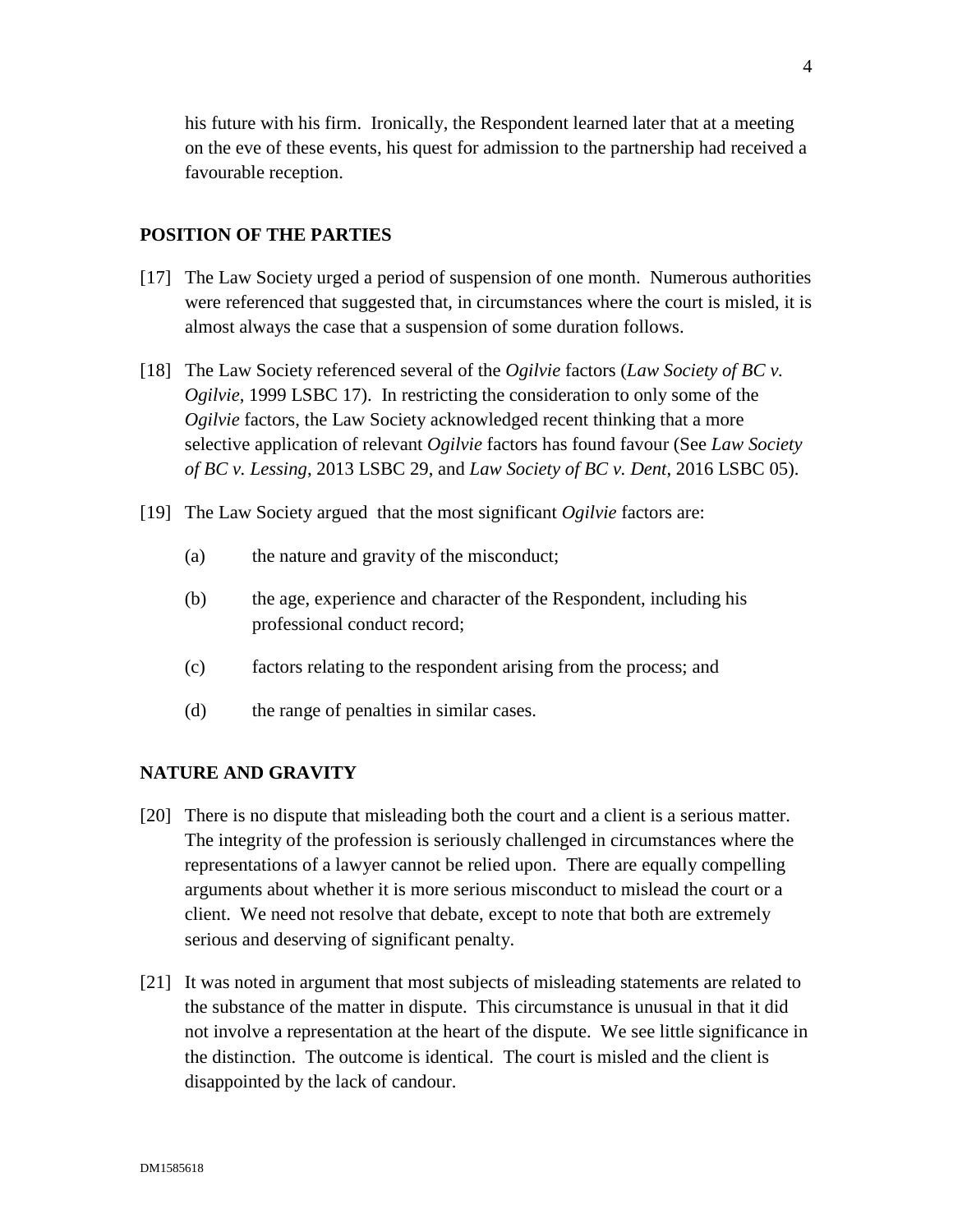#### **AGE, EXPERIENCE, CHARACTER AND CONDUCT RECORD**

- [22] The Respondent is a relatively new call. Five years at the Bar at the time of these events. His lack of experience is offset by the Law Society making reference to the resources of his firm available to him. The resources of the firm were not accessed by the Respondent at the material time, and no benefit was conferred.
- [23] The Respondent's Professional Conduct Record provides some insight and assistance. There is a reference in the Conduct Record to a pre-admission requirement that the Respondent provide a letter to the Credentials Committee addressing the importance of truthfulness and candour in being a lawyer. This reference stood enigmatically unexplained until the Respondent testified. It refers to an admission made by the Respondent in the course of his application for admission that, while driving under suspension, he was stopped by the police and provided a false name to the officer. This compounded the problem of driving while under suspension.
- [24] We are concerned about both driving while suspended and additionally providing misleading information to the police officer. This clearly suggests a gap in character and integrity at the time. The circumstances of this citation suggest that the letter to the Credentials Committee may not have provided the intended reminder that was contemplated by the request.

#### **SANCTIONS IN SIMILAR CASES**

- [25] The Law Society presented several cases where misleading behaviour led to fines, though in most of the references the behaviour was not as clearly intentional, as in this citation. In one such case considered most analogous (*Law Society of BC v. McKinnon*, 2001 LSBC 38) a fine of \$1,500 was ordered. The Law Society argued that the case was old and that *McKinnon* had no professional conduct record and did not mislead a client.
- [26] Recent cases involving misleading behaviour, where the intentional nature of the deceit is evident and the opportunity to correct the misinformation was not taken, have usually resulted in suspensions ranging from one to four months (See *Law Society of BC v. Penty*, 2015 LSBC 51, *Law Society of BC v. Batchelor*, 2014 LSBC 11, and *Law Society of BC v. Chiang*, 2013 LSBC 28). It is also the case that, in many of these cases, the respondents had a professional conduct record of significance.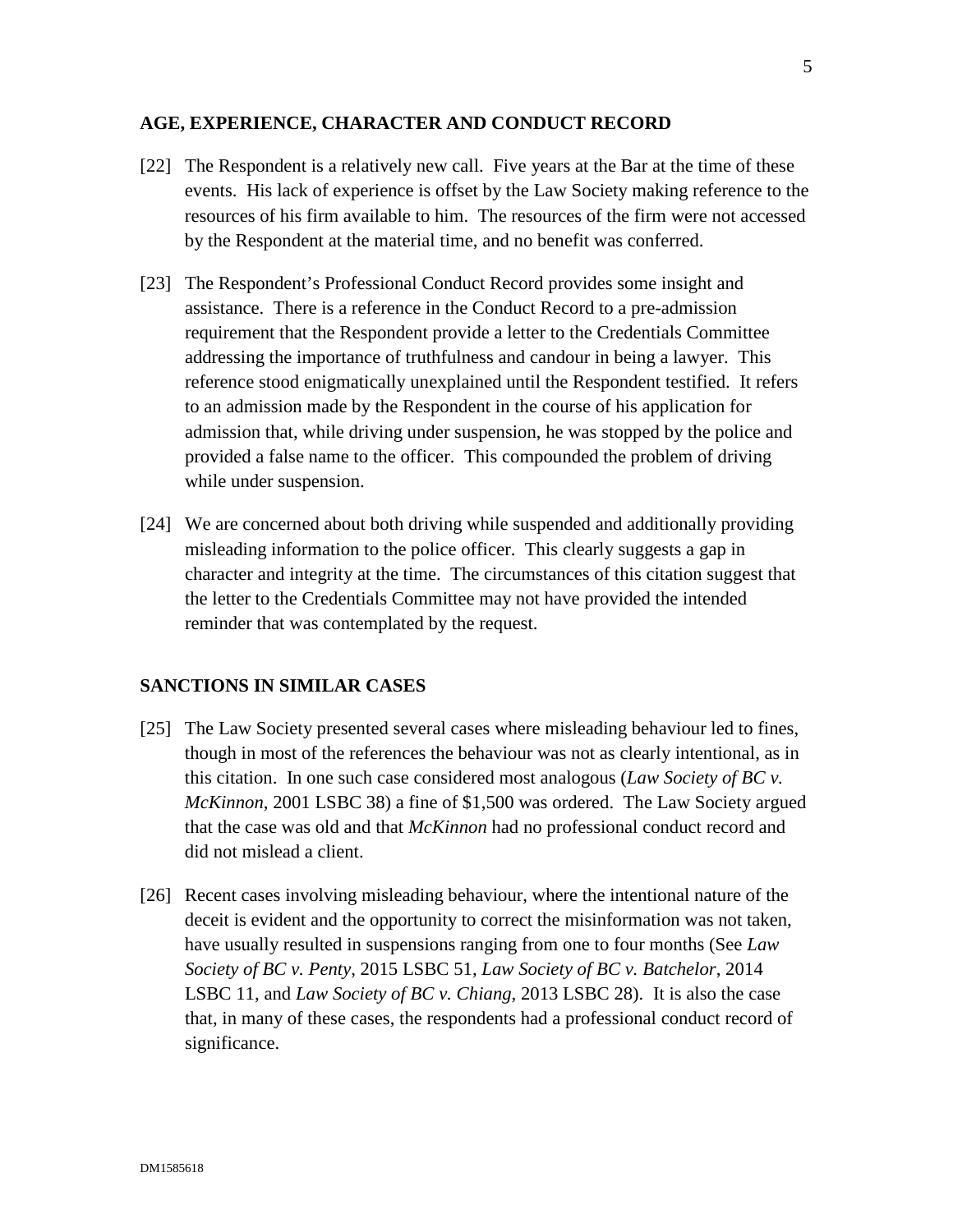- [27] The Law Society referenced the *Law Society of BC v. Martin*, 2007 LSBC 20, on the factors relating to the appropriateness of a suspension. Those factors include;
	- (a) elements of dishonesty;
	- (b) repetitive acts of deceit or negligence; and
	- (c) significant personal or professional conduct issues.
- [28] The Law Society discussed the significance of the professional conduct record and the consideration of progressive discipline, while noting that progressive discipline was not engaged here as this was the first discipline incident for the Respondent.

#### **POSITION OF THE RESPONDENT**

- [29] Counsel for the Respondent argued that the facts of this case "did not call out for a suspension." He noted that no one was harmed by the deceit and the subject matter of the missed hearing was resolved in a subsequent hearing several days later. In fact, the result was unchanged by the deceit because, regardless of the explanation given, the Respondent had missed the plane and an adjournment was required.
- [30] Counsel for the Respondent also noted that the facts of this case suggested that, not surprisingly, the Respondent reacted impulsively when confronted with a seriously challenging and troublesome situation. It was a panic-driven, irrational reaction to the immediacy of the trouble. It was not a carefully reasoned response by the Respondent.
- [31] The Respondent cooperated with the Law Society in its investigation and has apologized in writing to both the court and the client. The Panel was urged to consider favourably the recent cases where fines were imposed.

#### **DISCUSSION**

- [32] This is not a complex determination for the Panel. The professional misconduct is admitted, in addition to being obvious. It is simply for the Panel to consider whether a suspension needs to be imposed or if a sufficient message of deterrence is communicated with condemnatory language and a fine.
- [33] We have considered the cases referenced above in addition to other decisions to which we have been referred by counsel.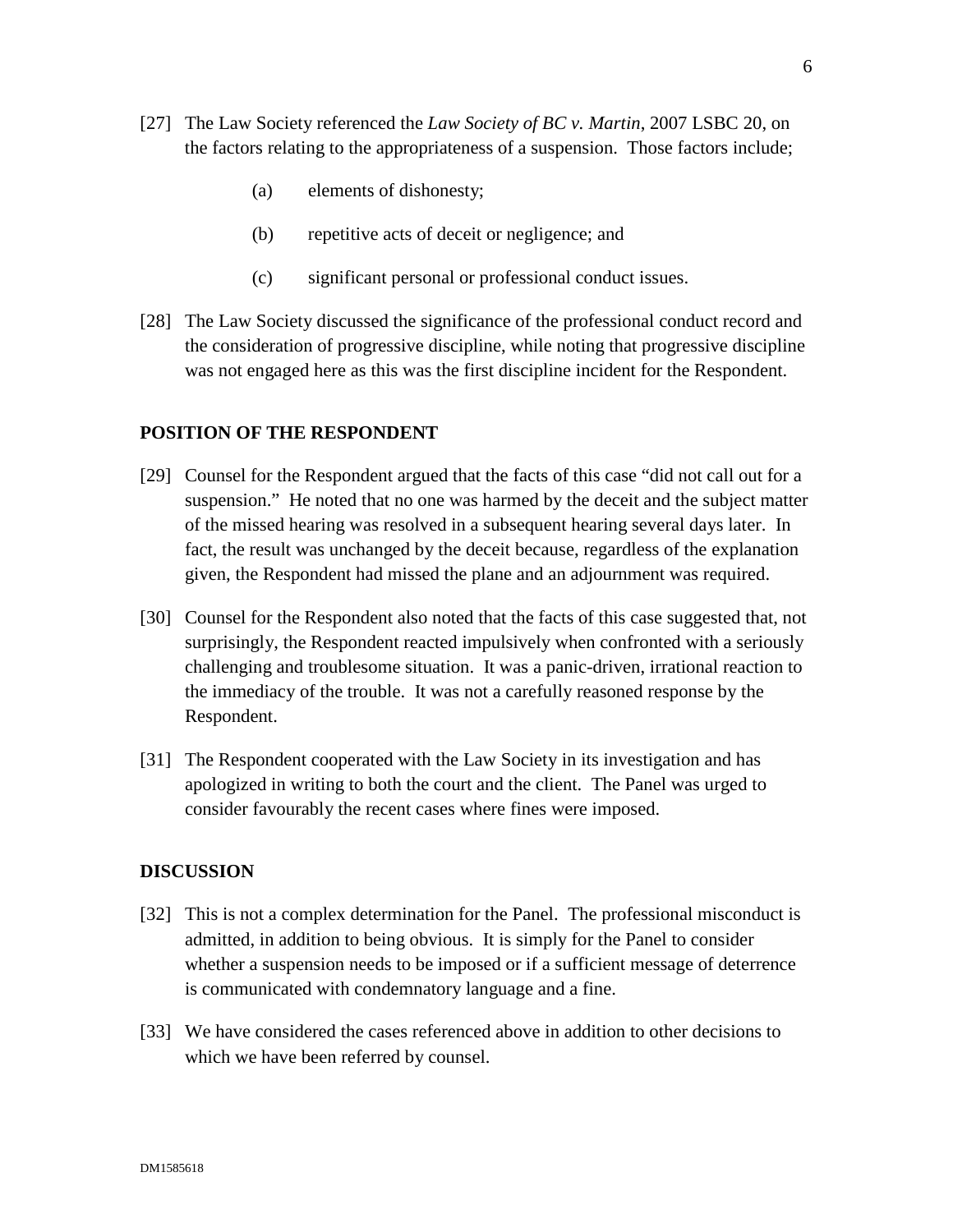- [34] We are troubled by the recurring nature of the misleading behaviour. The subject of this citation has happened despite the "honesty reminder" letter written to the Law Society to gain admission. There are troubling similarities. Confronted with a difficult question from a police officer, the presumably panic-driven response is to provide a false name. If considered in isolation, this reaction is not of itself a persuasive determination of character and integrity.
- [35] However, it must be considered in the context of the initial misbehaviour, namely driving while a driver's licence is under suspension. The Credentials Committee was obviously sufficiently concerned about the circumstances to impose an unusual pre-admission requirement.
- [36] We believe that the recurring misbehaviour does indeed "call out for a suspension." It may be that absent the "honesty" reminder in the Professional Conduct Record, a suspension may not have been necessary, despite the preponderance of precedent pointing to that outcome. We do not decide this point.
- [37] The similarities between this matter and the issue considered by the Credentials Committee are too stark to be ignored. It is apparent that the necessary lesson was not conveyed by the letter requested in support of this Respondent's initial admission to the Law Society. A reinforcement of the importance of honesty in all our dealings as a lawyer is necessary.

# **DECISION**

- [38] We have earlier confirmed that the Respondent is guilty of professional misconduct. We impose, as a penalty for that misconduct, a suspension for a period of one month. During the course of the hearing, an undertaking provided by the Respondent not to practise until a specified date was referred to. The undertaking was not explained to the Panel, and we have not considered it in reaching our conclusions. However, in light of the undertaking, the suspension will begin on the day that the referenced undertaking expires. If that undertaking has been concluded, then the suspension will commence on August 1, 2017, or on such other day as may be agreed between counsel for the Law Society and the Respondent (or counsel for the Respondent).
- [39] We also order that the Respondent pay costs in the amount of \$3,500 plus disbursements. We have established that amount by reducing the Law Society's submitted draft bill of costs to reflect the fact that this hearing was essentially concluded in one-half of a day while the draft bill was based upon one full day of hearing. The Respondent will have six months from the date he returns to full-time